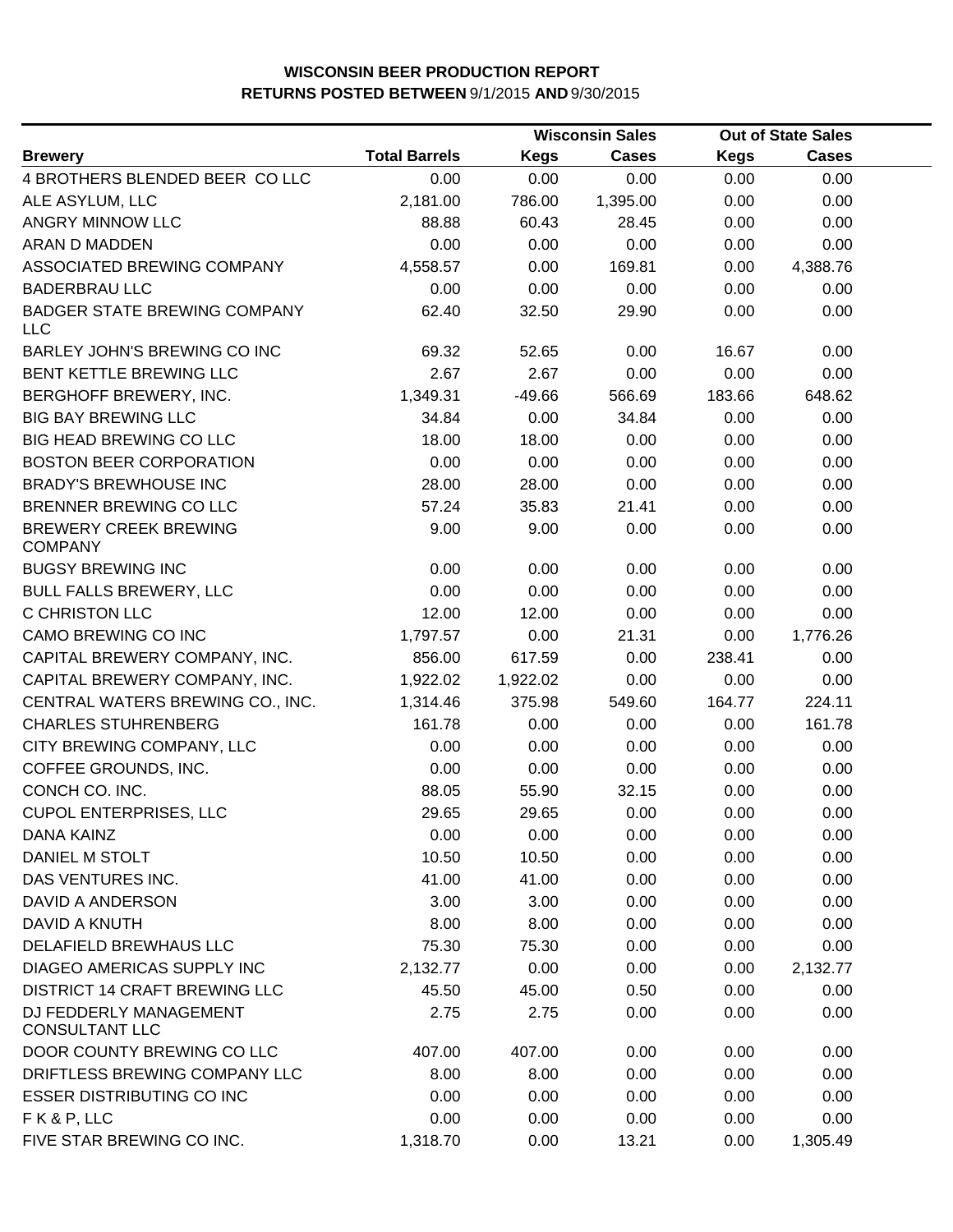|                                                         |                      |             | <b>Wisconsin Sales</b> |             | <b>Out of State Sales</b> |  |
|---------------------------------------------------------|----------------------|-------------|------------------------|-------------|---------------------------|--|
| <b>Brewery</b>                                          | <b>Total Barrels</b> | <b>Kegs</b> | <b>Cases</b>           | <b>Kegs</b> | <b>Cases</b>              |  |
| FOX RIVER BREWING COMPANY II, LLC                       | 130.45               | 0.00        | 130.45                 | 0.00        | 0.00                      |  |
| FOX RIVER BREWING COMPANY, LLC                          | 136.20               | 136.20      | 0.00                   | 0.00        | 0.00                      |  |
| FRANKENMUTH BREWING COMPANY                             | 172.26               | 0.00        | 0.00                   | 0.00        | 172.26                    |  |
| <b>FRESAR INC</b>                                       | 1.13                 | 1.13        | 0.00                   | 0.00        | 0.00                      |  |
| <b>FULTON LLC</b>                                       | 44.15                | 17.75       | 26.40                  | 0.00        | 0.00                      |  |
| GD 2 LLC                                                | 101.42               | 101.42      | 0.00                   | 0.00        | 0.00                      |  |
| GD3 LLC                                                 | 324.50               | 324.50      | 0.00                   | 0.00        | 0.00                      |  |
| GD4, LLC                                                | 55.00                | 55.00       | 0.00                   | 0.00        | 0.00                      |  |
| <b>GEORGE BREGAR</b>                                    | 42.00                | 42.00       | 0.00                   | 0.00        | 0.00                      |  |
| GJS SALES, INC.                                         | 57.50                | 57.50       | 0.00                   | 0.00        | 0.00                      |  |
| GJS SALES, INC.                                         | 163.31               | 0.00        | 163.31                 | 0.00        | 0.00                      |  |
| <b>GRANITE CITY RESTAURANT</b><br><b>OPERATIONS INC</b> | 40.16                | 40.16       | 0.00                   | 0.00        | 0.00                      |  |
| <b>GRANT PAULY</b>                                      | 332.24               | 183.88      | 105.75                 | 35.35       | 7.26                      |  |
| <b>GRAY BREWING CO.</b>                                 | 276.78               | 49.01       | 201.60                 | 12.16       | 14.01                     |  |
| <b>GREEN BAY BREWING COMPANY</b>                        | 436.32               | 162.56      | 238.85                 | 25.79       | 9.12                      |  |
| <b>GREENVIEW BREWING LLC</b>                            | 5.43                 | 3.16        | 2.27                   | 0.00        | 0.00                      |  |
| <b>GUY R LILJA</b>                                      | 0.00                 | 0.00        | 0.00                   | 0.00        | 0.00                      |  |
| <b>GWBC LLC</b>                                         | 82.02                | 0.00        | 0.00                   | 0.00        | 82.02                     |  |
| HOP HAUS BREWING COMPANY LLC                            | 18.00                | 18.00       | 0.00                   | 0.00        | 0.00                      |  |
| HORNELL BREWING CO INC                                  | 7,084.50             | 0.00        | 0.17                   | 0.00        | 7,084.33                  |  |
| HORNY GOAT BREWING CO.                                  | 40.00                | 40.00       | 0.00                   | 0.00        | 0.00                      |  |
| <b>HOUSE OF BREWS LLC</b>                               | 116.89               | 116.89      | 0.00                   | 0.00        | 0.00                      |  |
| <b>ISAAC SHOWAKI</b>                                    | 0.00                 | 0.00        | 0.00                   | 0.00        | 0.00                      |  |
| JACOB LEINENKUGEL BREWING CO.,<br><b>LLC</b>            | 28,847.43            | 1,129.46    | 16,274.85              | 1,557.21    | 9,885.91                  |  |
| <b>JAMES M KENNEDY</b>                                  | 0.00                 | 0.00        | 0.00                   | 0.00        | 0.00                      |  |
| <b>JEAN M LANE</b>                                      | 7.58                 | 7.58        | 0.00                   | 0.00        | 0.00                      |  |
| <b>JOHN JAGEMANN</b>                                    | 40.00                | 40.00       | 0.00                   | 0.00        | 0.00                      |  |
| KARBEN4 BREWING LLC                                     | 537.55               | 287.95      | 249.60                 | 0.00        | 0.00                      |  |
| KATCHEVER & CO LLC                                      | 291.22               | 130.34      | 160.88                 | 0.00        | 0.00                      |  |
| <b>KUL BREWING LLC</b>                                  | 0.00                 | 0.00        | 0.00                   | 0.00        | 0.00                      |  |
| LAKEFRONT BREWERY, INC.                                 | 5,178.12             | 1,532.82    | 2,451.86               | 236.91      | 956.53                    |  |
| LAKEWALK BREWERY AND CAFE<br><b>COMPANY</b>             | 49.00                | 49.00       | 0.00                   | 0.00        | 0.00                      |  |
| LAZY MONK BREWING LLC                                   | 39.52                | 19.33       | 20.19                  | 0.00        | 0.00                      |  |
| LEACH GOLF PROPERTIES, INC.                             | 1.12                 | 1.12        | 0.00                   | 0.00        | 0.00                      |  |
| LEE BURGESS                                             | 0.00                 | 0.00        | 0.00                   | 0.00        | 0.00                      |  |
| <b>LESLIE ERB</b>                                       | 3.00                 | 3.00        | 0.00                   | 0.00        | 0.00                      |  |
| LHM BREWPUB, LLC                                        | 22.15                | 22.15       | 0.00                   | 0.00        | 0.00                      |  |
| MARK ANTHONY BREWING INC                                | 53,711.00            | 0.00        | 16,671.33              | 0.00        | 37,039.67                 |  |
| <b>MARK RIGGLE</b>                                      | 0.82                 | 0.75        | 0.07                   | 0.00        | 0.00                      |  |
| <b>MATTHEW J GEARY</b>                                  | 15.08                | 15.01       | 0.07                   | 0.00        | 0.00                      |  |
| MELMS BREWING COMPANY INC                               | 4.00                 | 4.00        | 0.00                   | 0.00        | 0.00                      |  |
| MILLER BREWING INTERNATIONAL,<br>INC.                   | 0.00                 | 0.00        | 0.00                   | 0.00        | 0.00                      |  |
| MILLERCOORS LLC                                         | 126.00               | 0.00        | 0.00                   | 126.00      | 0.00                      |  |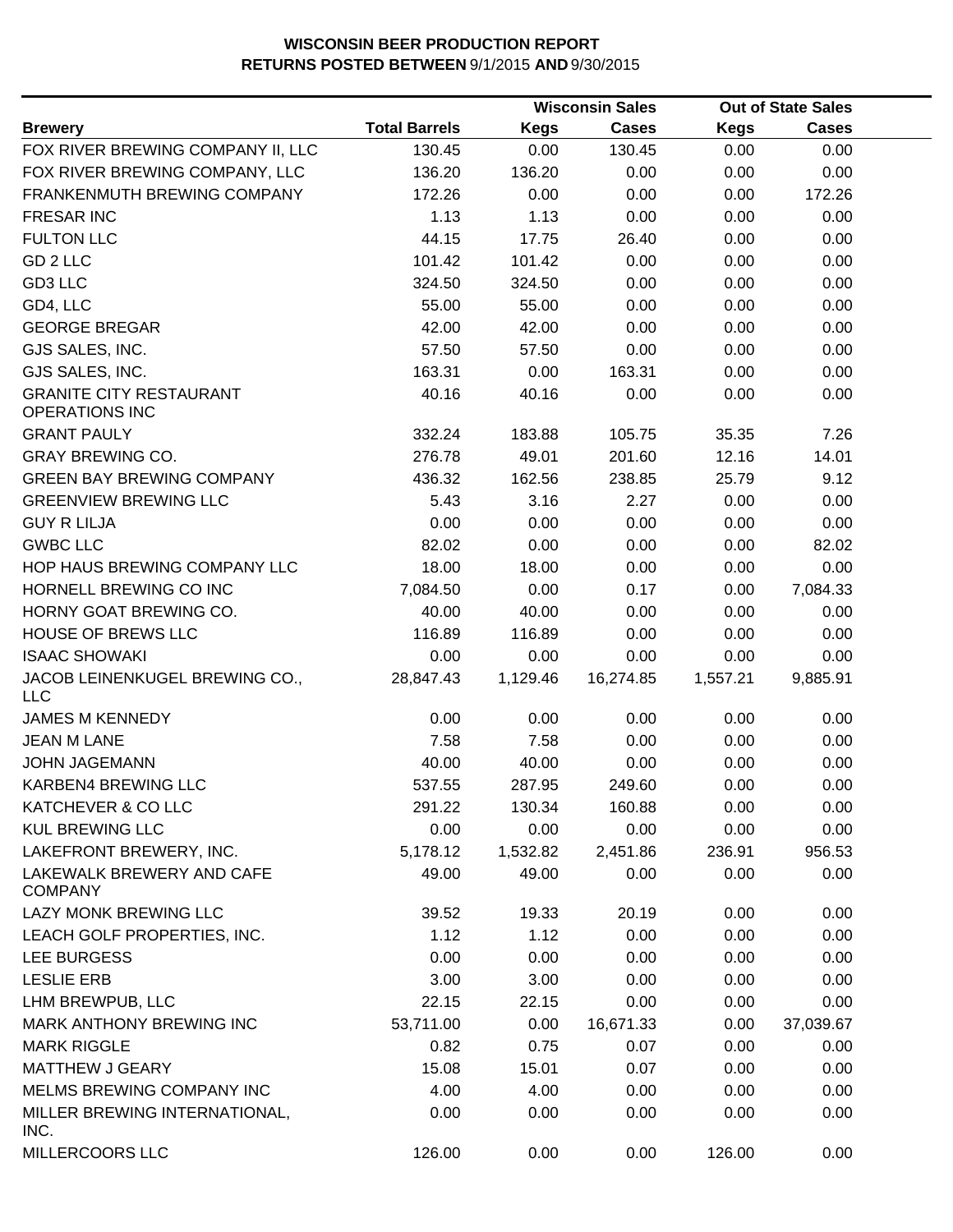|                                            |                      |             | <b>Wisconsin Sales</b> |             | <b>Out of State Sales</b> |  |
|--------------------------------------------|----------------------|-------------|------------------------|-------------|---------------------------|--|
| <b>Brewery</b>                             | <b>Total Barrels</b> | <b>Kegs</b> | <b>Cases</b>           | <b>Kegs</b> | <b>Cases</b>              |  |
| MILLERCOORS LLC                            | 677,868.52           | 17,669.30   | 142,037.05             | 48,230.14   | 469,932.03                |  |
| MILWAUKEE BREWING COMPANY                  | 787.02               | 238.25      | 470.18                 | 10.50       | 68.09                     |  |
| MILWAUKEE BREWING COMPANY                  | 42.50                | 42.50       | 0.00                   | 0.00        | 0.00                      |  |
| MILWAUKEE PREMIUM BREWING CO<br><b>LLC</b> | 2,283.39             | 105.00      | 579.41                 | 0.00        | 1,598.98                  |  |
| MINOCQUA BREWING CO INC                    | 92.00                | 92.00       | 0.00                   | 0.00        | 0.00                      |  |
| MOBCRAFT BEER INC                          | 58.68                | 31.70       | 23.70                  | 0.92        | 2.36                      |  |
| MOOSEJAW PIZZA & BREWING CO LLC            | 134.90               | 134.90      | 0.00                   | 0.00        | 0.00                      |  |
| MOUNTAIN CREST SRL LLC                     | 10,890.50            | 52.49       | 1,688.97               | 246.09      | 8,902.95                  |  |
| MUSTANG BREWING COMPANY, LLC               | 180.70               | 0.00        | 180.70                 | 0.00        | 0.00                      |  |
| NEW GLARUS BREWING COMPANY                 | 448.77               | 93.50       | 355.27                 | 0.00        | 0.00                      |  |
| NEW GLARUS BREWING COMPANY                 | 17,678.83            | 6,426.25    | 11,252.58              | 0.00        | 0.00                      |  |
| NEXT DOOR BREWING LLC                      | 32.91                | 32.91       | 0.00                   | 0.00        | 0.00                      |  |
| NORTHWOODS BREWING CORP LLC                | 90.00                | 90.00       | 0.00                   | 0.00        | 0.00                      |  |
| O'SO BREWING COMPANY                       | 452.29               | 232.50      | 219.79                 | 0.00        | 0.00                      |  |
| OLIPHANT BREWING LLC                       | 45.15                | 45.15       | 0.00                   | 0.00        | 0.00                      |  |
| PABST BREWING COMPANY                      | 0.00                 | 0.00        | 0.00                   | 0.00        | 0.00                      |  |
| PABST BREWING COMPANY                      | 0.00                 | 0.00        | 0.00                   | 0.00        | 0.00                      |  |
| PARCHED EAGLE BREWPUB LLC                  | 6.00                 | 6.00        | 0.00                   | 0.00        | 0.00                      |  |
| PATRICK MC INTOSH                          | 86.94                | 54.67       | 20.75                  | 8.67        | 2.85                      |  |
| PETER H GENTRY                             | 36.57                | 36.57       | 0.00                   | 0.00        | 0.00                      |  |
| PETER H GENTRY                             | 11.00                | 11.00       | 0.00                   | 0.00        | 0.00                      |  |
| PETER PETERSON JR                          | 12.00                | 12.00       | 0.00                   | 0.00        | 0.00                      |  |
| PHUSION PROJECTS LLC                       | 21,852.29            | 0.00        | 428.08                 | 0.00        | 21,424.21                 |  |
| PIGEON RIVER BREWING LLC                   | 10.99                | 10.99       | 0.00                   | 0.00        | 0.00                      |  |
| PITCHFORK BREWING LLC                      | 23.55                | 23.55       | 0.00                   | 0.00        | 0.00                      |  |
| PLYMOUTH BREWING COMPANY LLC               | 10.45                | 10.45       | 0.00                   | 0.00        | 0.00                      |  |
| POTOSI BREWING COMPANY                     | 0.00                 | 0.00        | 0.00                   | 0.00        | 0.00                      |  |
| POTOSI BREWING COMPANY                     | 0.00                 | 0.00        | 0.00                   | 0.00        | 0.00                      |  |
| RAIL HOUSE PROPERTIES LLC                  | 28.50                | 28.50       | 0.00                   | 0.00        | 0.00                      |  |
| RAISED GRAIN BREWING COMPANY<br><b>LLC</b> | 30.67                | 30.67       | 0.00                   | 0.00        | 0.00                      |  |
| RANDOLPH OSKEY                             | 13.65                | 13.65       | 0.00                   | 0.00        | 0.00                      |  |
| RANDYS FUN HUNTERS BREWERY INC             | 20.00                | 20.00       | 0.00                   | 0.00        | 0.00                      |  |
| RED CEDAR BREWING LLC                      | 0.00                 | 0.00        | 0.00                   | 0.00        | 0.00                      |  |
| RED EYE BREWING COMPANY LLC                | 35.05                | 35.05       | 0.00                   | 0.00        | 0.00                      |  |
| REGAL BRAU BREWING COMPANY LLC             | 8,716.57             | 0.00        | 224.15                 | 0.00        | 8,492.42                  |  |
| RHINELANDER BREWING CO LLC                 | 3,981.98             | 12.00       | 294.70                 | 0.00        | 3,675.28                  |  |
| RICHARD JOSEPH                             | 25.40                | 25.40       | 0.00                   | 0.00        | 0.00                      |  |
| ROBERT A LARSON                            | 557.16               | 130.49      | 229.56                 | 104.34      | 92.77                     |  |
| ROCKY REEF BREWING COMPANY                 | 5.20                 | 5.20        | 0.00                   | 0.00        | 0.00                      |  |
| ROWLAND'S CALUMET BREWING CO.,<br>INC.     | 27.00                | 27.00       | 0.00                   | 0.00        | 0.00                      |  |
| ROWLAND'S CALUMET BREWING CO.,<br>INC.     | 12.00                | 12.00       | 0.00                   | 0.00        | 0.00                      |  |
| RUSH RIVER BREWING LLC                     | 342.96               | 44.17       | 78.78                  | 97.49       | 122.52                    |  |
| <b>RUSTIC VENTURES LLC</b>                 | 10.53                | 10.53       | 0.00                   | 0.00        | 0.00                      |  |